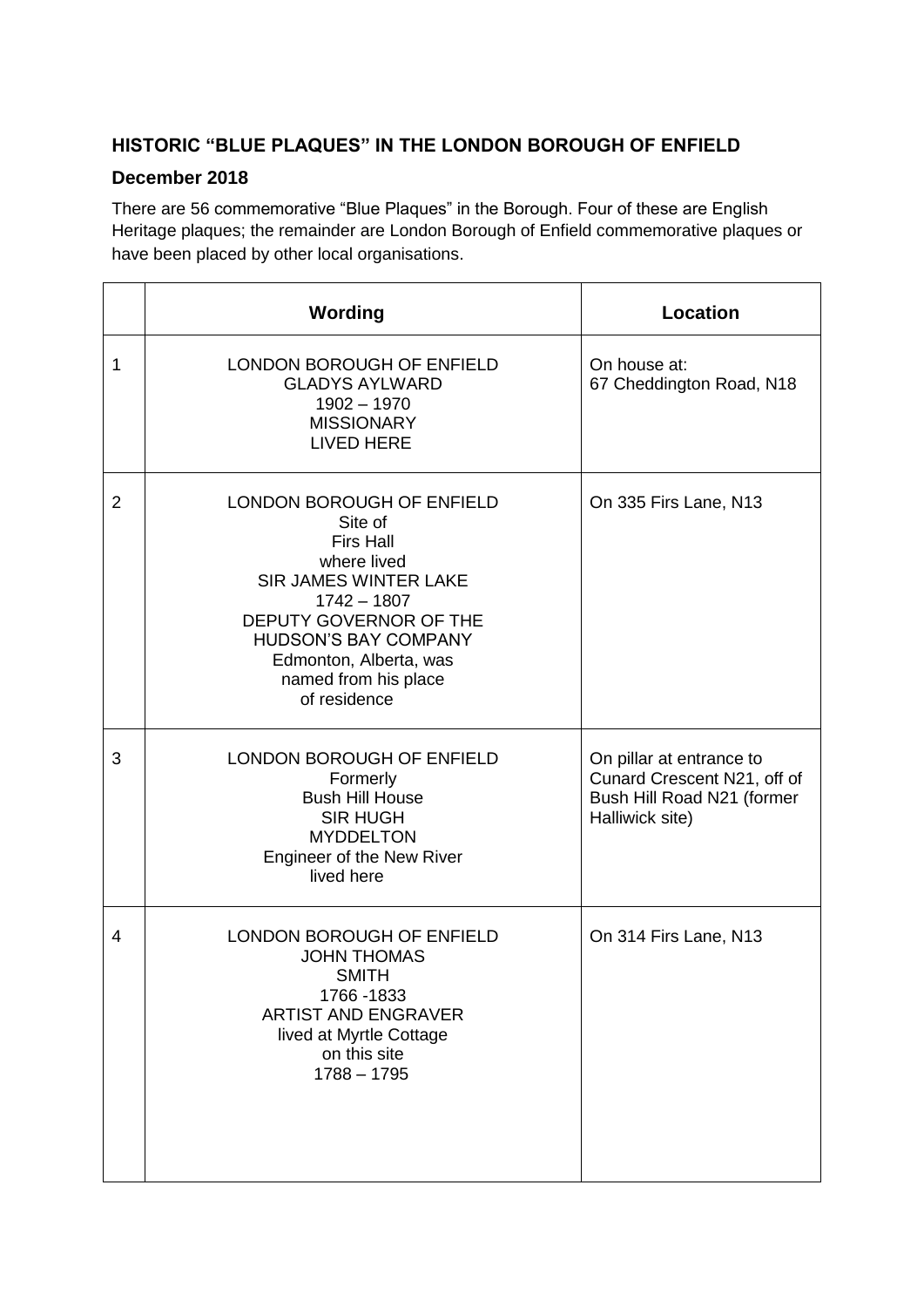| 5              | <b>LONDON BOROUGH OF ENFIELD</b><br>Site of Pymmes House<br>destroyed 1940<br>DR THOMAS WILSON<br><b>LORD BURLEIGH</b><br><b>SIR ROBERT CECIL</b><br>Elizabethan statesman lived here | On building in the south-east<br>corner of Pymmes Park,<br>N18, by walled garden<br><b>MISSING</b>        |
|----------------|---------------------------------------------------------------------------------------------------------------------------------------------------------------------------------------|-----------------------------------------------------------------------------------------------------------|
| 6              | LONDON BOROUGH OF ENFIELD<br>Site of<br>"THE ANGEL"<br>where met the<br><b>STAMFORD HILL</b><br><b>GREEN LANES</b><br><b>TURNPIKE TRUST</b><br>$1713 - 1826$                          | On a building at the southern<br>end of Angel Place N18, off<br>of Fore Street N18 (183 Fore<br>Street)   |
| $\overline{7}$ | LONDON BOROUGH OF ENFIELD<br>Myddelton<br>House<br><b>EDWARD AUGUSTUS</b><br><b>BOWLES</b><br>$1865 - 1954$<br><b>Botanist and Horticulturalist</b><br>lived here                     | On Myddelton House, Bulls<br>Cross, EN2 - above<br>entrance door<br>(Lee Valley Regional Park<br>offices) |
| 8              | LONDON BOROUGH OF ENFIELD<br>Capt FREDERICK<br><b>MARRYAT</b><br>$1792 - 1848$<br><b>NOVELIST</b><br>was educated at<br>"Holmwood"<br>on this site                                    | On a building at 470 Baker<br><b>Street EN2</b>                                                           |
| 9              | <b>LONDON BOROUGH OF ENFIELD</b><br><b>WILLIAM</b><br><b>PITT</b><br>1 <sup>st</sup> EARL OF CHATHAM<br>$1708 - 1778$<br>Lived at South Lodge<br>near this Site<br>prior to 1754      | On building at 44 Merryhills<br>Drive EN <sub>2</sub>                                                     |
| 10             | LONDON BOROUGH OF ENFIELD<br><b>CHARLES and MARY LAMB</b><br>lived here<br>now a wooden plaque with bust                                                                              | On 17 Gentlemans Row EN2<br>(Wooden plaque on wall)<br>[Now called Clarendon<br>Cottagel                  |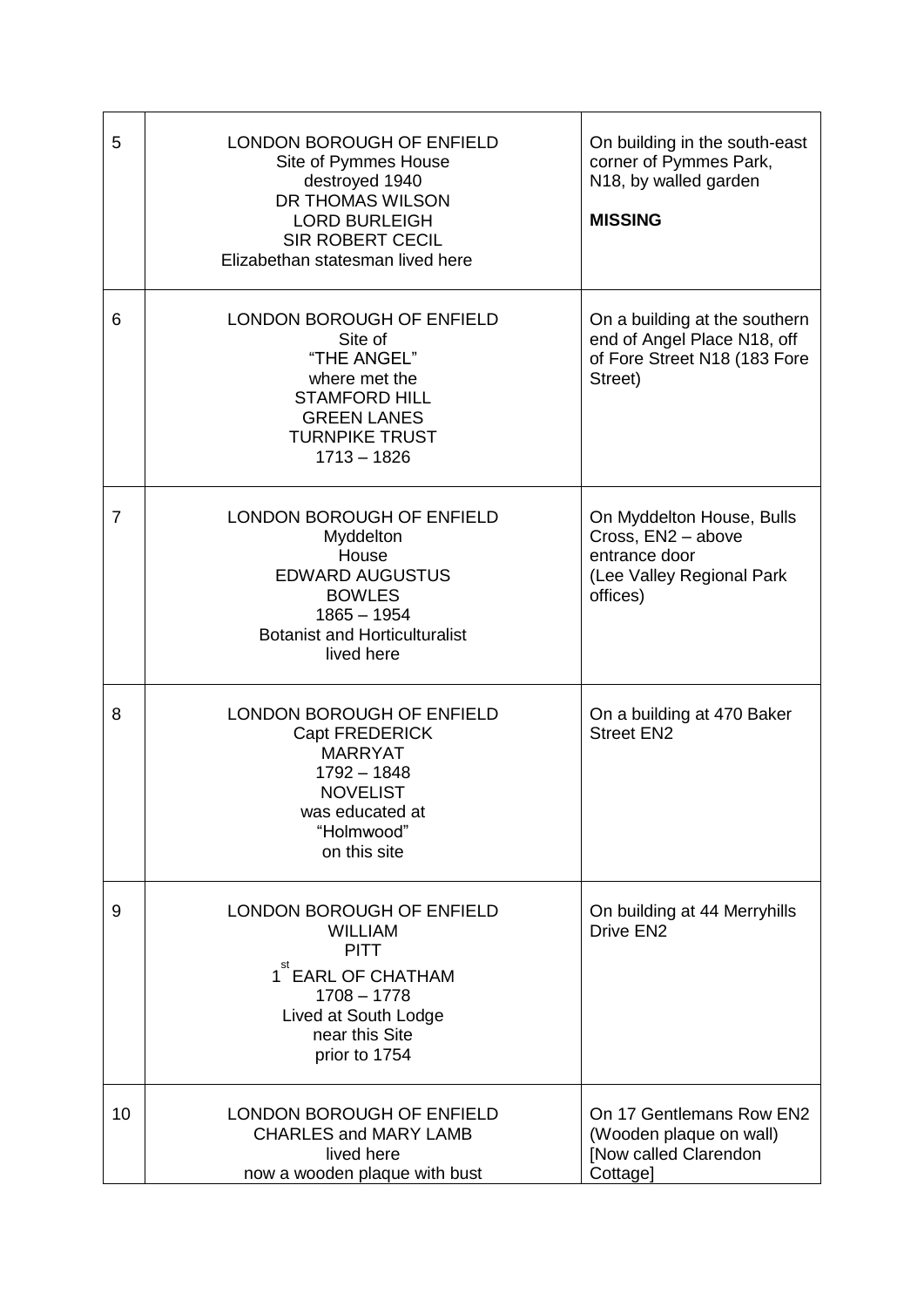| 11 | LONDON BOROUGH OF ENFIELD<br>Site of<br><b>MINCHENDEN</b><br><b>HOUSE</b><br>Home of<br>rd<br>3 <sup>"</sup> Duke of Chandos<br>demolished<br>1853                                                                     | On 18 The Green, N14<br>(MINCHENDEN HOUSE)                                                                                   |
|----|------------------------------------------------------------------------------------------------------------------------------------------------------------------------------------------------------------------------|------------------------------------------------------------------------------------------------------------------------------|
| 12 | LONDON BOROUGH OF ENFIELD<br><b>WILLIAM BOOTH</b><br>$(1829 - 1912)$<br>Founder of the S.A.<br>lived here from 1903 until his death                                                                                    | Rookstone, 33 Lancaster<br>Avenue, EN4                                                                                       |
| 13 | LONDON BOROUGH OF ENFIELD<br>IN A HOUSE ON THIS SITE<br><b>LIVED</b><br><b>BENJAMIN WAUGH</b><br><b>WHEN IN 1884</b><br>HE FOUNDED THE<br>N.S.P.C.C.<br>"THE ONLY VOICE WHICH REACHED HIM<br>WAS THE CRY OF THE CHILD" | On 33 The Green N14 (now<br>Salcombe Pre School, was<br>Bank)                                                                |
| 14 | LONDON BOROUGH OF ENFIELD<br><b>JOHN</b><br><b>BRADSHAW</b><br>$1863 - 1939$<br><b>Benefactor of Southgate</b><br>lived in a house<br>on this site                                                                     | On wall in The Bourne N14<br>of the Bournside Crescent<br>housing developments near<br>to Southgate Circus<br><b>MISSING</b> |
| 15 | SOUTHGATE CIVIC TRUST<br><b>LEIGH HUNT</b><br><b>POET</b><br>TH<br>BORN ON OCTOBER 19 1784<br>IN A HOUSE ON THIS SITE<br><b>DIED 1859</b><br>SOUTHGATE REFORM SYNAGOGUE                                                | On wall of yard at 41/43 High<br>Street N14, facing towards<br>road.                                                         |
| 16 | LONDON BOROUGH OF ENFIELD<br><b>THOMAS</b><br><b>HOOD</b><br>$1799 - 1845$<br><b>POET &amp; HUMOURIST</b><br>Lived in<br>Rose Cottage<br>on this site                                                                  | On building at 59 Vicars<br>Moor Lane, N21                                                                                   |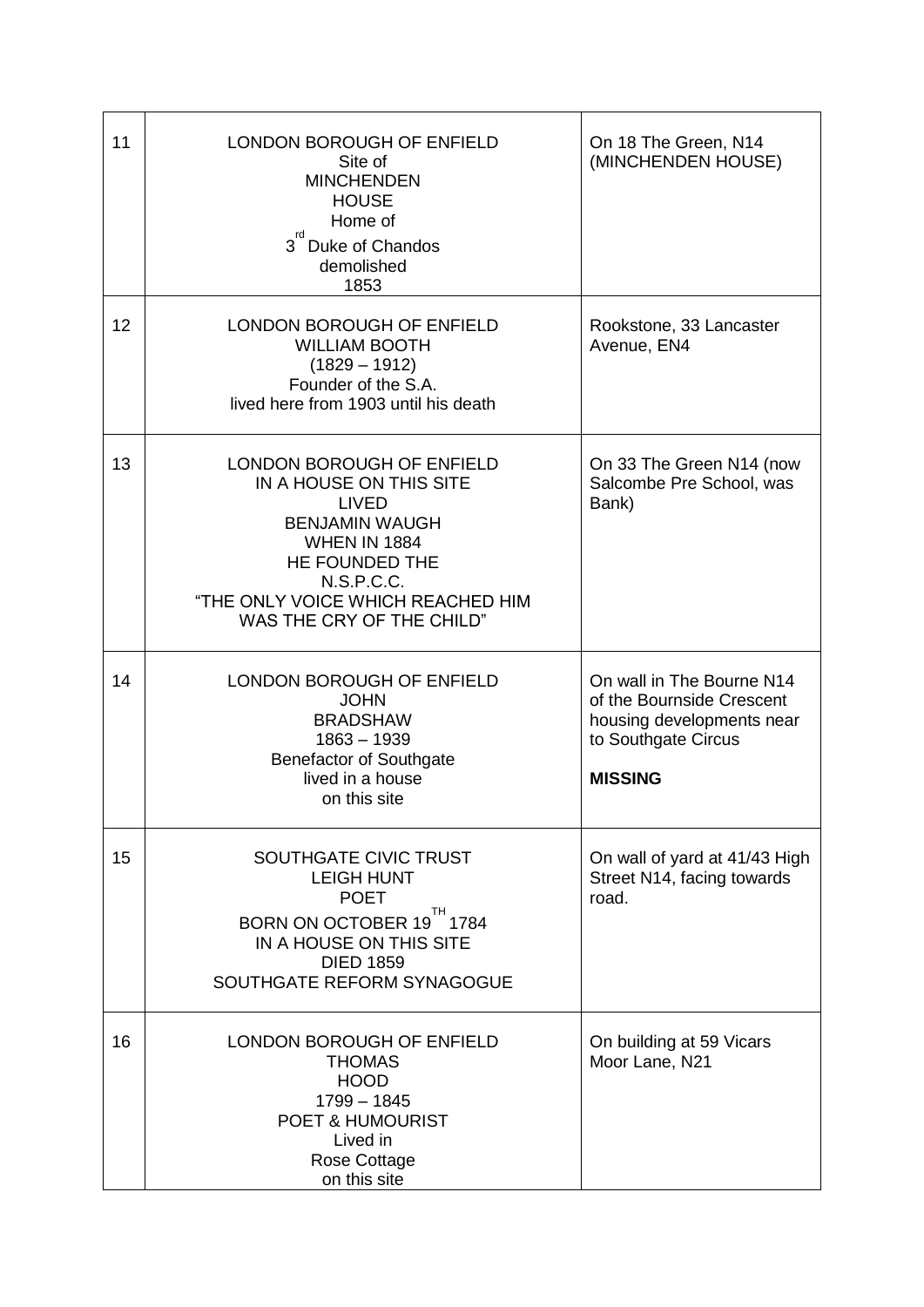| 17 | <b>ENGLISH HERITAGE</b><br><b>STEVIE</b><br><b>SMITH</b><br>$1902 - 1971$<br>Poet<br>lived here<br>1906 - 1971                                                          | On house at 1 Avondale<br>Road, N13                                                                                                                                         |
|----|-------------------------------------------------------------------------------------------------------------------------------------------------------------------------|-----------------------------------------------------------------------------------------------------------------------------------------------------------------------------|
| 18 | LONDON BOROUGH OF ENFIELD<br>Site of<br>"ICE WELLS"<br>which supplied ice to<br><b>LONDON</b><br>in the<br>th<br>19 <sup>"</sup> Century                                | On block of flats at Redwood<br>Close, N14 (at end of The<br>Vale)                                                                                                          |
| 19 | LONDON BOROUGH OF ENFIELD<br>SITE OF<br><b>ENFIELD PALACE</b><br>$1522 - 1928$<br>ROBERT UVEDALE<br>$1642 - 1722$<br><b>HORTICULTURIST</b><br>Lived here<br>1670 - 1722 | Within Pearsons shop,<br>Church Street, Enfield in<br>eastern entrance lobby on<br>wall                                                                                     |
| 20 | LONDON BOROUGH OF ENFIELD<br>Site of Wyer Hall<br>demolished 1818<br>Home of the Leeke family to 1609<br>Then the Huxley family<br>1609 - 1801                          | On frontage of house at 8<br>Weir Hall Gardens N18<br><b>MISSING</b>                                                                                                        |
| 21 | LONDON BOROUGH OF ENFIELD<br>Site of the<br>Independent Congregation of Chapel<br>$1789 - 1971$<br><b>JOHN WILLIAMS</b><br>1796 - 1839<br>Missionary was educated here  | On wall pillar of first entrance<br>gate into the "Florence<br><b>Hayes" Recreation Ground</b><br>(Park), Fore Street, N18<br>(By L.B. Haringey boundary)<br><b>MISSING</b> |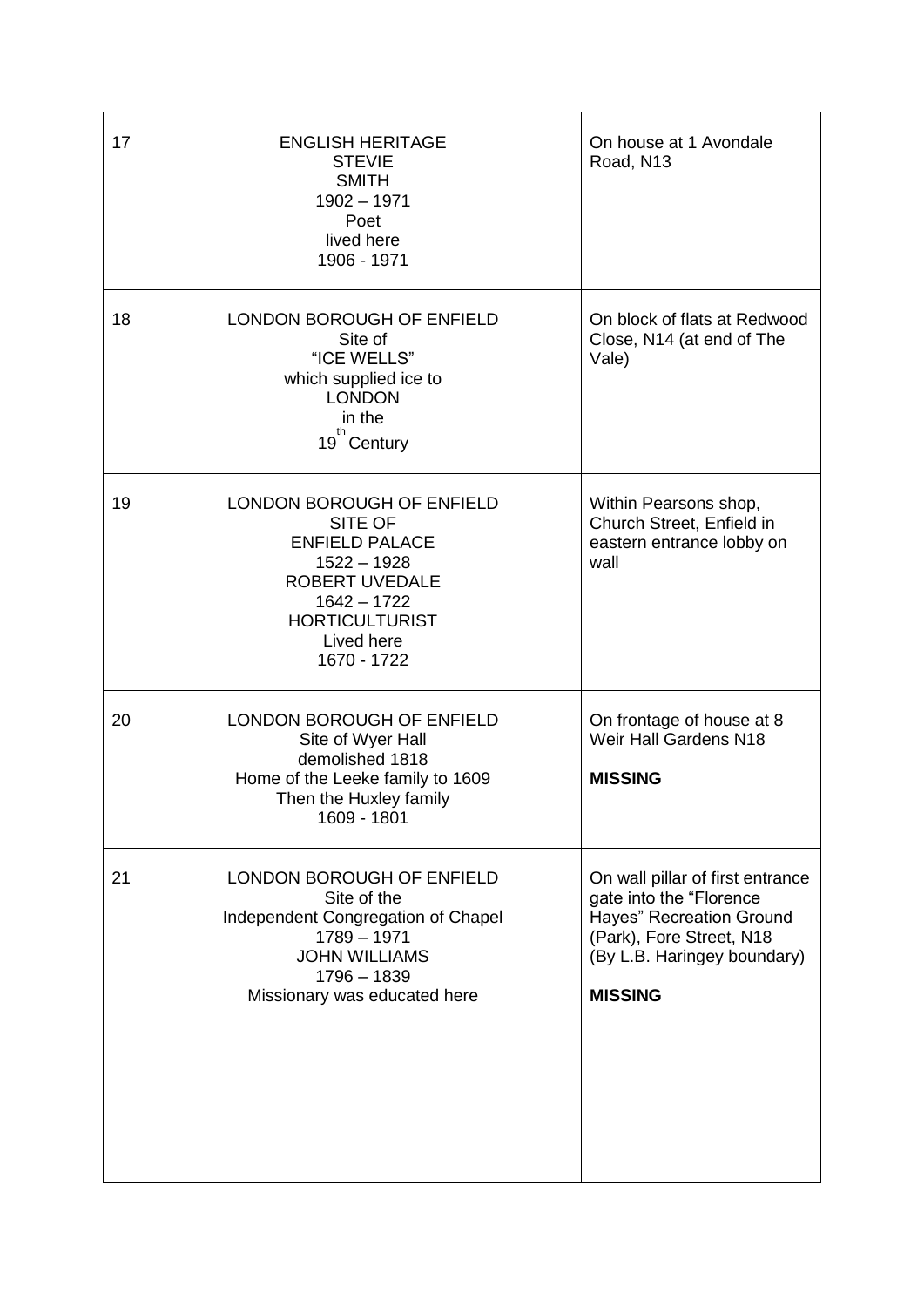| 22 | <b>LONDON BOROUGH OF ENFIELD</b><br>Site of "The Bell"<br>demolished 1963<br>immortalised in Cowper's poem<br>"John Gilpin"<br>1785                                                                                                                                                                                                                                                                                                                                                                                                                                                                                                               | On building (ex Job Centre),<br>Fore Street, N18 (between<br><b>College Gardens and</b><br>Cowper Road)<br>[There is an old and new job<br>centre]<br><b>MISSING</b> |
|----|---------------------------------------------------------------------------------------------------------------------------------------------------------------------------------------------------------------------------------------------------------------------------------------------------------------------------------------------------------------------------------------------------------------------------------------------------------------------------------------------------------------------------------------------------------------------------------------------------------------------------------------------------|----------------------------------------------------------------------------------------------------------------------------------------------------------------------|
| 23 | <b>ENGLISH HERITAGE</b><br><b>CHARLES LAMB</b><br>$1775 - 1834$<br>and<br><b>MARY LAMB</b><br>$1764 - 1847$<br>Writers<br>lived here                                                                                                                                                                                                                                                                                                                                                                                                                                                                                                              | On building at junction of<br>Church Street and Lion<br>Road, N9 (Lambs Cottage)                                                                                     |
| 24 | <b>LONDON BOROUGH OF ENFIELD</b><br>In a house on this site<br><b>ISAAC D'ISRAELI</b><br>$1766 - 1848$<br>Author<br>(Father of Benjamin D'Israeli)<br>was born<br><b>CHARLES COWDEN CLARKE</b><br>$1787 - 1877$<br>Author<br>was born and<br><b>JOHN KEATS</b><br>Poet<br>was educated<br>(The house became Enfield's first railway station in<br>1849)<br>On a rectangular black metal plaque in silver lettering;<br>THIS HOUSE WHICH STOOD ON THIS SITE<br>BUILT IN THE LATE 17 <sup>TH</sup> CENTURY. LATER<br>IT WAS USED AS A SCHOOL AND JOHN KEATS<br>WAS EDUCATED HERE. IN 1849 IT BECAME THE<br>STATION HOUSE AND WAS DEMOLISHED IN 1872 | At Enfield Town Railway<br>Station in lobby, on east wall,<br>above head height given<br>below:<br><b>MISSING</b>                                                    |
| 25 | LONDON BOROUGH OF ENFIELD<br><b>MC MURDO HOUSE</b>                                                                                                                                                                                                                                                                                                                                                                                                                                                                                                                                                                                                | On house at 8 Private Road,<br>EN <sub>1</sub><br><b>MISSING</b>                                                                                                     |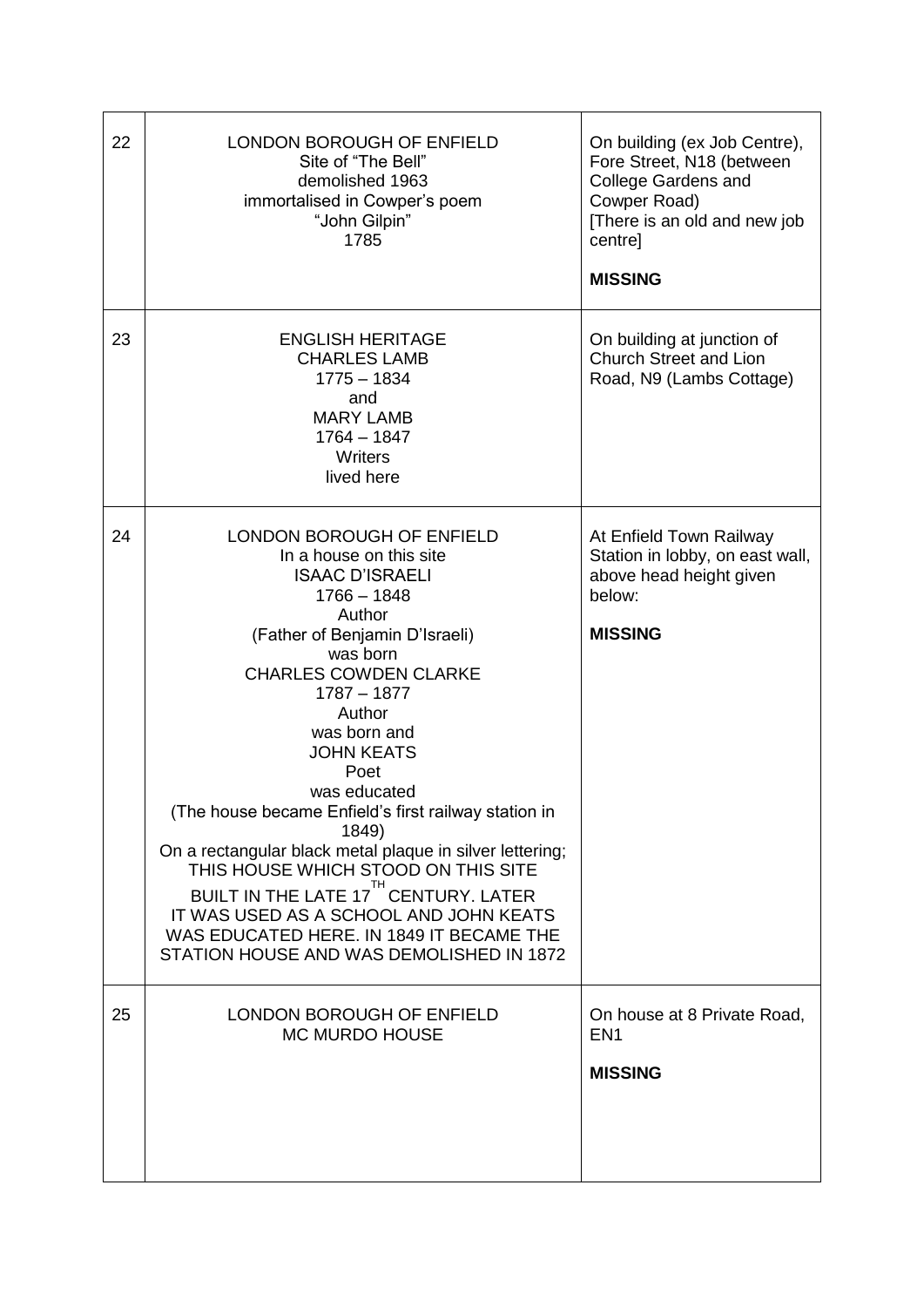| 26 | <b>LONDON BOROUGH OF ENFIELD</b><br>"GROVELANDS" 1798<br>Designed by John Nash, Surrounding<br>grounds laid out by Humphry Repton                                       | On north front of Grovelands<br>House, The Bourne, N14<br>(now Priory Hospital North<br>London) - PRIVATE<br><b>MISSING</b> |
|----|-------------------------------------------------------------------------------------------------------------------------------------------------------------------------|-----------------------------------------------------------------------------------------------------------------------------|
| 27 | SITE OF BOWES MANOR<br><b>THOMAS WILDE</b><br>1 BARON TRURO<br>$1782 - 1855$<br><b>LORD CHANCELLOR</b><br>$1850 - 1852$<br><b>LIVED HERE</b>                            | On front of 2 Kelvin Avenue,<br><b>N13</b>                                                                                  |
| 28 | LONDON BOROUGH OF ENFIELD<br><b>GERALD MASSEY</b><br>$1828 - 1907$<br>Poet, Christian Socialist<br>lived here<br>1877 - 1890                                            | On north side of Grove Road<br>Baptist Church Hall, 1 Grove<br>Road, N11<br><b>MISSING</b>                                  |
| 29 | LONDON BOROUGH OF ENFIELD<br>Site of the Offices of<br>THE EDMONTON<br><b>LOCAL BOARD OF HEALTH</b><br>$1850 - 1884$                                                    | Site of former Fire Station on<br>wall of Church Street, N9,<br>Ladbrokes - Betting office                                  |
| 30 | LONDON BOROUGH OF ENFIELD<br><b>JOHN FRENCH</b><br>1 Earl of Ypres<br>$1852 - 1925$<br><b>Field Marshal</b><br>lived at the Manor House near this site<br>$1907 - 1918$ | In Bulls Cross, EN2<br><b>NOT FOUND</b>                                                                                     |
| 31 | <b>LONDON BOROUGH OF ENFIELD</b><br>Site of Elsynge Hall<br>in which stayed<br>EDWARD VI AND ELIZABETH I<br>as children                                                 | On excavation site, Forty<br>Hall estate<br><b>NOT FOUND</b>                                                                |
| 32 | <b>LONDON BOROUGH OF ENFIELD</b><br>Cast iron aqueduct<br>on the course of the NEW RIVER<br>constructed 1820 - 1821                                                     | Whitewebbs aquaduct in<br><b>Whitewebbs Park</b><br><b>NOT FOUND</b>                                                        |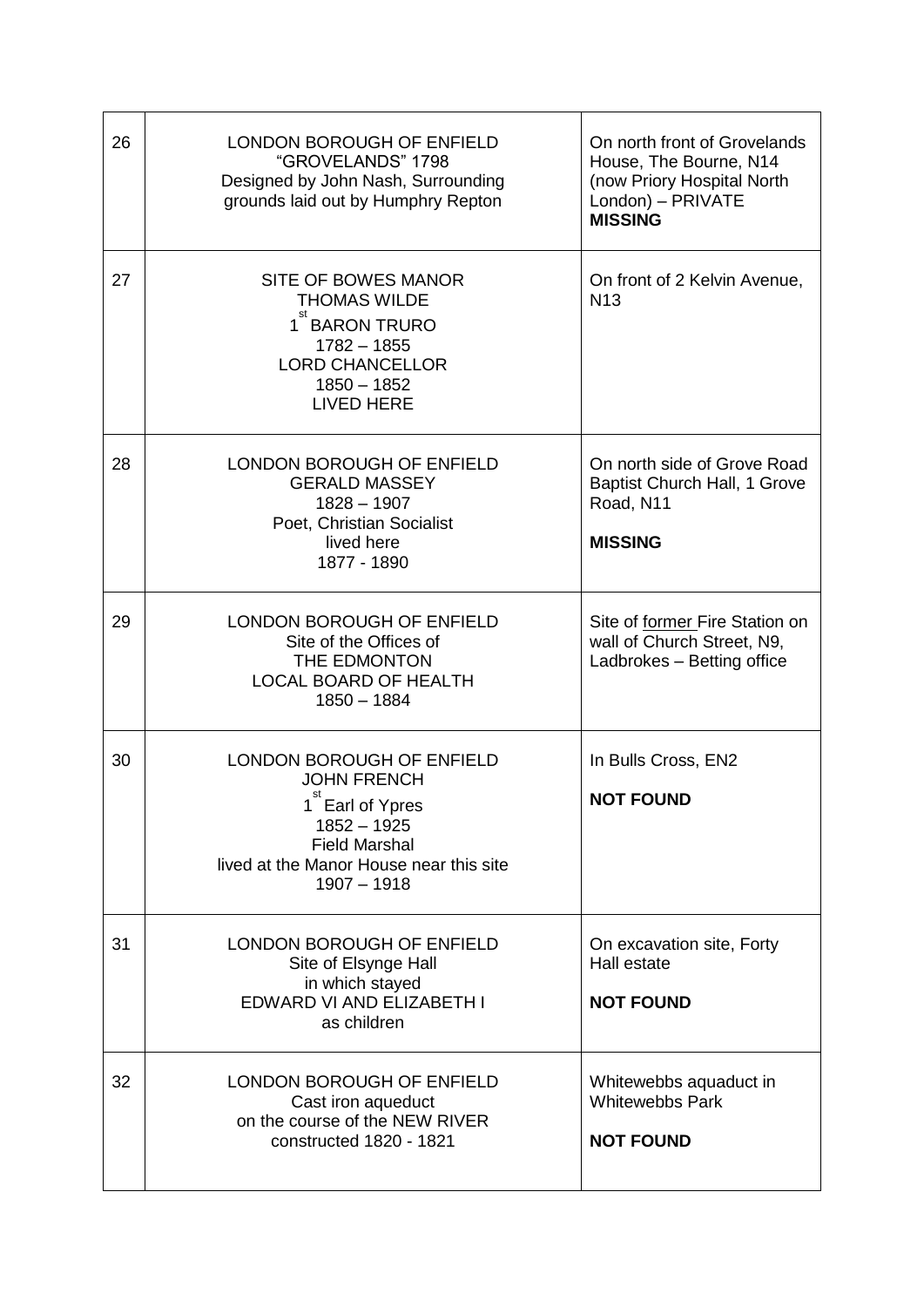| 33 | <b>LONDON BOROUGH OF ENFIELD</b><br>Site of Duchess Pond<br>(removed 1925)                                                                                                                   | Towards the south-east<br>corner of The Green, N14,<br>near to Arnos Grove N14<br><b>NOT FOUND</b>            |
|----|----------------------------------------------------------------------------------------------------------------------------------------------------------------------------------------------|---------------------------------------------------------------------------------------------------------------|
| 34 | LONDON BOROUGH OF ENFIELD<br>Site of the<br><b>Weld Chapel</b><br>Build by SIR JOHN WELD<br>In 1615<br>(replaced by Christ Church 1862)                                                      | On south wall of graveyard,<br>Christ Church, Waterfall<br>Road, N14<br>(The Green N14 end)<br><b>MISSING</b> |
| 35 | LONDON BOROUGH OF ENFIELD<br>Site of Durants Arbor<br>An ancient moated site. Home of the<br>Wroth and Stringer families                                                                     | In area of Durants Road,<br>Durants Park and The Ride,<br>EN <sub>3</sub><br><b>NOT FOUND</b>                 |
| 36 | <b>LONDON BOROUGH OF ENFIELD</b><br><b>UPON</b><br>THIS SITE<br>STOOD the VILLAGE<br><b>HALL</b><br><b>ERECTED FOR THE</b><br><b>BENEFIT of the PARISH</b><br>of<br><b>SOUTHGATE</b><br>1882 | On 151 High Street, N14                                                                                       |
| 37 | LONDON BOR0UGH OF ENFIELD<br>IN<br><b>1881 THIS</b><br><b>HOUSE BECAME</b><br>THE FIRST SEAT<br>OF LOCAL<br><b>GOVERNMENT</b><br>IN<br><b>SOUTHGATE</b>                                      | On 40 High Street, N14                                                                                        |
| 38 | <b>ENGLISH HERITAGE</b><br><b>JOSEPH</b><br><b>WHITAKER</b><br>$1820 - 1895$<br>Publisher<br>Founder of<br><b>Whitaker's Almanac</b><br>lived<br>and died here                               | On White Lodge, 68 Silver<br>Street, EN2                                                                      |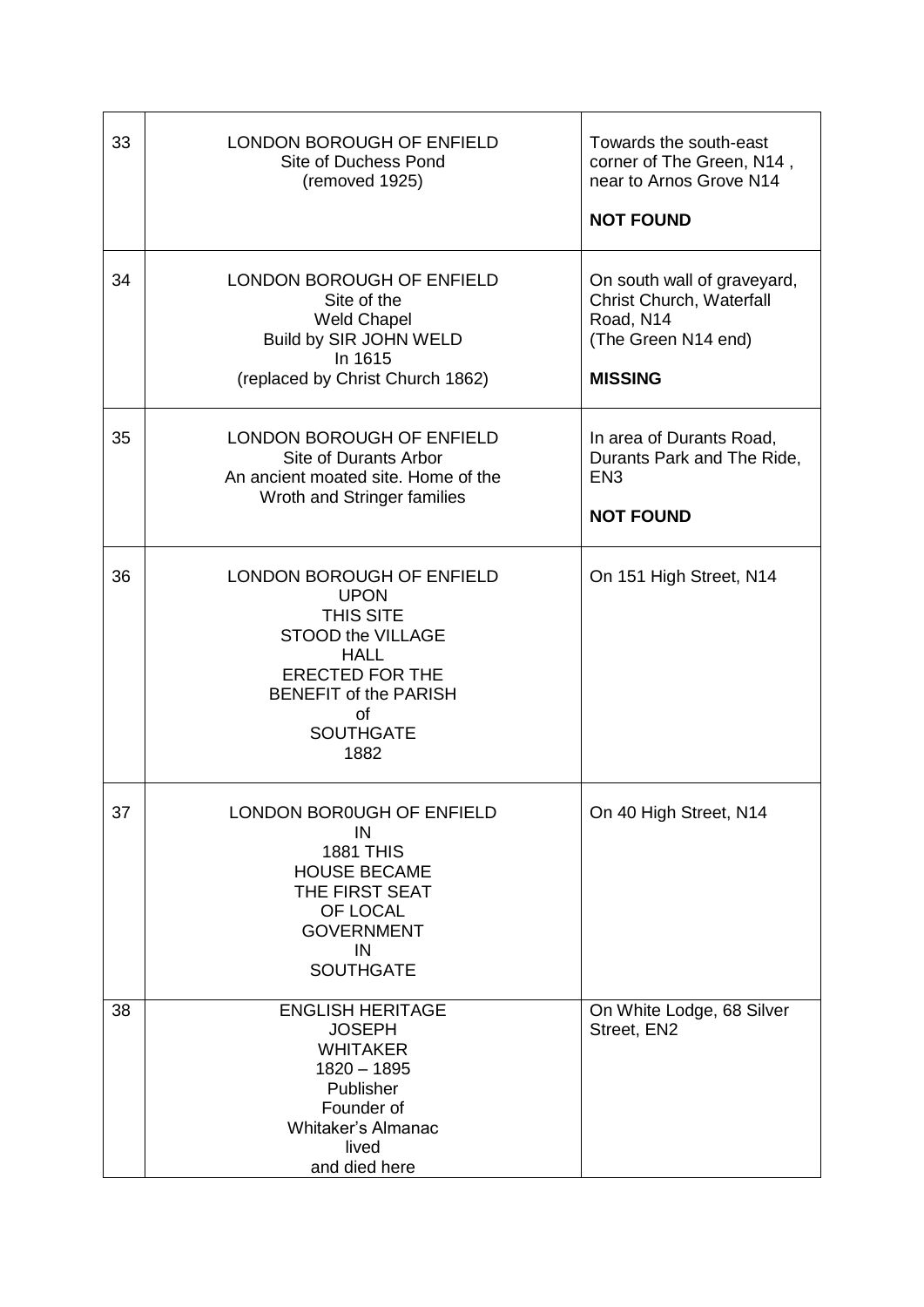| 39 | LONDON BOROUGH OF ENFIELD<br><b>UPON</b><br><b>THIS SITE</b><br><b>STOOD</b><br>THE SOUTH GATE<br>TO<br><b>ENFIELD</b><br><b>CHASE</b>                                                                                                                                                                                                             | South Point House, 321<br>Chase Road, N14                                                                                    |
|----|----------------------------------------------------------------------------------------------------------------------------------------------------------------------------------------------------------------------------------------------------------------------------------------------------------------------------------------------------|------------------------------------------------------------------------------------------------------------------------------|
| 40 | The world's first cash dispenser was installed<br>here 25 years ago on June 27, 1967<br>This Plaque was given in commemoration by the<br>London Borough of Enfield<br>The Worshipful Mayor of Enfield<br><b>Councillor Doreen Mardon</b><br>June 26, 1992                                                                                          | On front of Barclays Bank in<br>The Town, Enfield Town,<br>EN <sub>2</sub>                                                   |
| 41 | THIS HOUSE<br><b>WS OCCUPIED BY</b><br><b>CHARLES LAMB</b><br><b>SEPTEMBER 1827</b><br><b>UNTIL</b><br>OCTOBER 1829                                                                                                                                                                                                                                | On 87 Chase Side EN2                                                                                                         |
| 42 | ON<br><b>THIS SITE</b><br><b>FORMERLY STOOD</b><br>THE COTTAGE IN WHICH<br>THE POET<br><b>JOHN KEATS</b><br><b>SERVED HIS APPRENTICESHIP</b><br>$(1811 - 1815)$<br>TO THOMAS HAMMOND<br>A SURGEON OF<br><b>THIS PARISH</b>                                                                                                                         | On 3 Keats Parade, Church<br>Street, N9                                                                                      |
| 43 | (a)<br>This bank of earth was raised on a former to<br>support the channel of the New River and the<br>frame of timber and lead which served that<br>purpose 173 was removed and taken away.<br><b>MDCCLXXXVI</b><br>Peter Holford, esquire. Governor<br>(b)<br>This arch was rebuilt in the year 1682<br>The honourable Henry, Earle of Clarendon | New River Bank and<br>Salmons Brook Tunnel on<br>west side of Bush Hill, N21<br>near to No.150<br>On arch over Salmons Brook |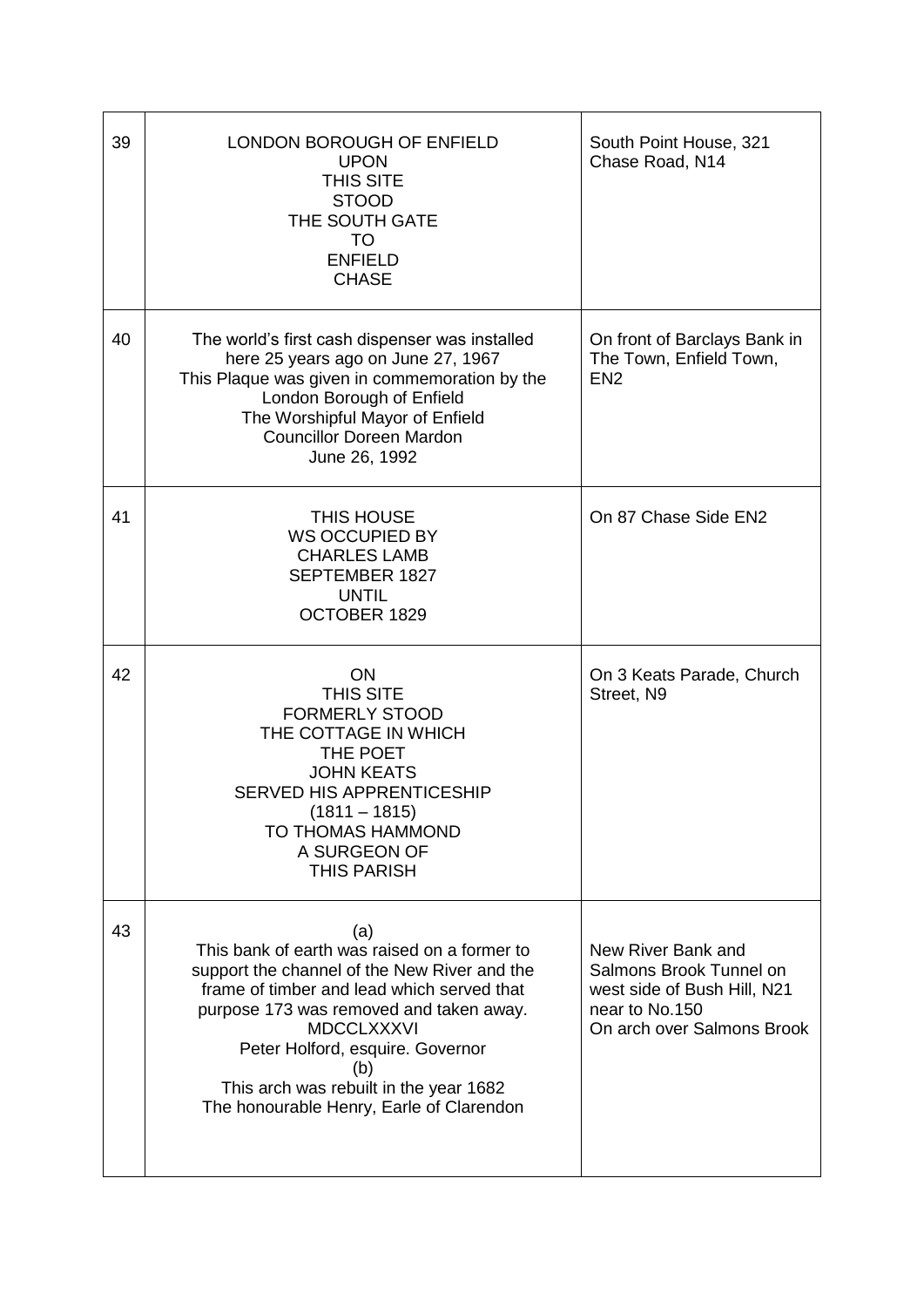| 44 | LONDON BOROUGH OF ENFIELD<br><b>GLADYS</b><br><b>AYLWARD</b><br>$1902 - 1970$<br>Missionary to China<br>and a pupil of<br>this school<br><b>AYLWARD SCHOOL</b> | On Aylward School. Windmill<br>Road, N18                                                                                                                                                         |
|----|----------------------------------------------------------------------------------------------------------------------------------------------------------------|--------------------------------------------------------------------------------------------------------------------------------------------------------------------------------------------------|
| 45 | LONDON BOROUGH OF ENFIELD<br><b>HENRIETTA CRESSWELL</b><br>$1855 - 1931$<br>Writer and artist<br>lived here<br>$1893 - 1899$<br>SOUTHGATE DISTRICT CIVIC TRUST | 16 Station Road, N21                                                                                                                                                                             |
| 46 | <b>ENFIELD PRESERVATION SOCIETY</b><br><b>IRENE SMITH MBE</b>                                                                                                  | Floor plaque outside Enfield<br>Grammar, at junction of<br><b>Baker Street and Parsonage</b><br>Lane<br>(To commemorate Irene<br>Smith, Secretary of The<br><b>Enfield Preservation Society)</b> |
| 47 | <b>ENGLISH HERITAGE</b><br><b>CHARLES COWARD</b><br>1905 - 1976<br>Rescuer of<br>prisoners from<br>Auschwitz<br>lived here<br>1945 - 1976                      | On 133 Chichester Road,<br>Edmonton, N9                                                                                                                                                          |
| 48 | SOUTHGATE DISTRICT CIVIC TRUST<br>DAME FLORA ROBSON<br>1902 - 1984<br>Actress<br>lived here<br>1910 - 1921<br>PALMERS GREEN HIGH SCHOOL                        | The Lawe, 65 The Mall,<br>Southgate N14 6LL                                                                                                                                                      |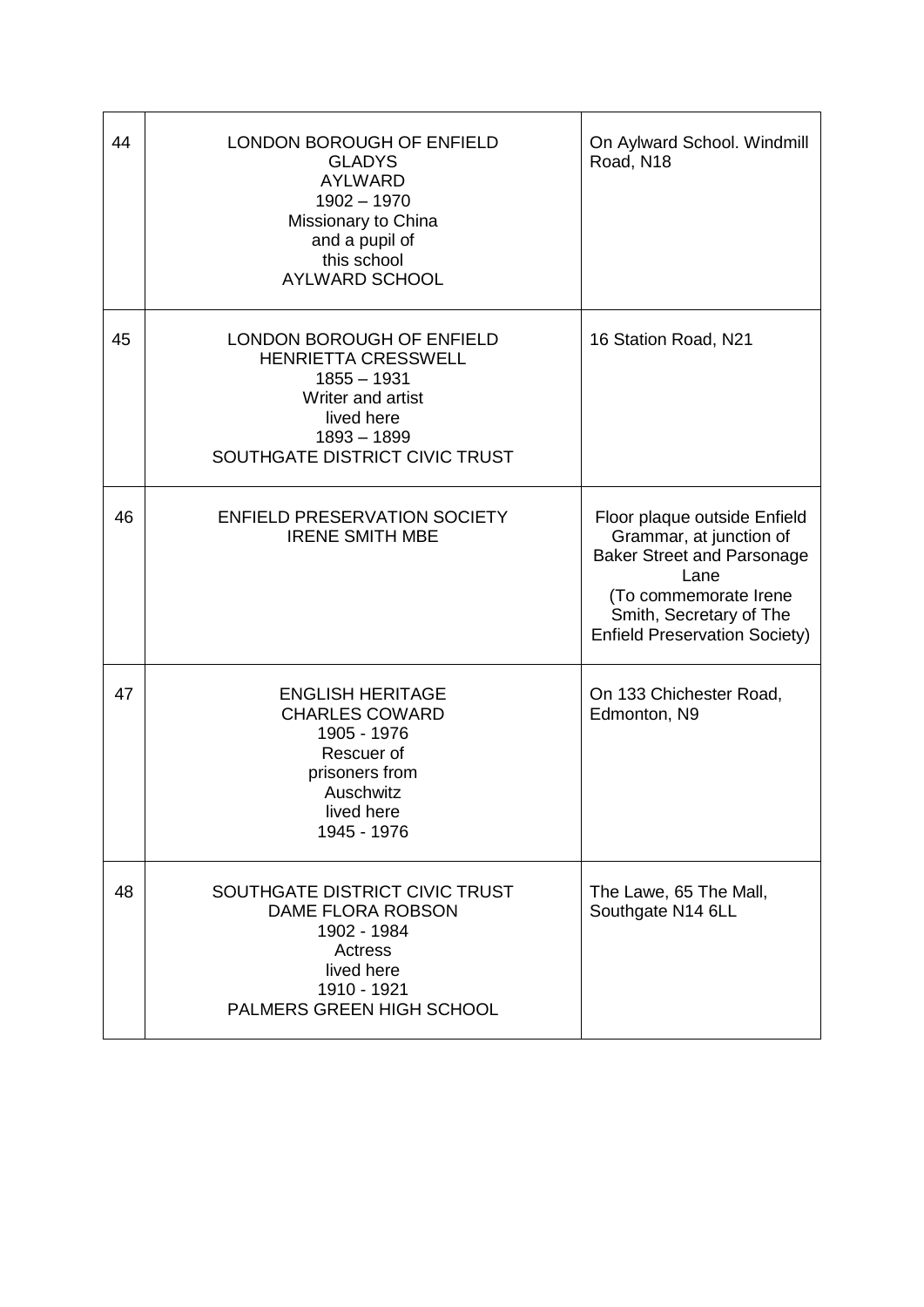| 49 | SOUTHGATE DISTRICT CIVIC TRUST<br><b>OLIVER PIKE</b><br>1877 - 1963<br>Wildlife photographer and author<br>lived here<br>1882 - 1914<br><b>ENFIELD GRAMMAR SCHOOL</b>                                                                                                                                                                                                                                                                                                                                                   | 96 Green Dragon Lane N21<br>2NJ                                                          |
|----|-------------------------------------------------------------------------------------------------------------------------------------------------------------------------------------------------------------------------------------------------------------------------------------------------------------------------------------------------------------------------------------------------------------------------------------------------------------------------------------------------------------------------|------------------------------------------------------------------------------------------|
| 50 | THE INSTITUTE OF PHYSICS<br>Sir Joseph William Swan<br>1828-1914<br>Inventor of the incandescent lamp<br><b>Sir James Dewar</b><br>1842-1923<br>Inventor of the vacuum flask, and<br>Professor Ambrose Fleming<br>1849-1945<br>Inventor of the diode valve, were<br>all connected with this site,<br>Here began the post industrial<br>revolution - the technological revolution.                                                                                                                                       | <b>Ediswan Building</b><br>Duck Lees Lane<br>EN3 7UH                                     |
| 51 | <b>HERE LIVED</b><br>THE WALKERS<br>OF SOUTHGATE.<br>SEVEN BROTHERS,<br>ALL FAMOUS IN 19TH.<br><b>CENTURY CRICKET</b>                                                                                                                                                                                                                                                                                                                                                                                                   | Southgate<br>Beaumont, Southgate House<br>(formerly Arnos Grove), 15<br>Cannon Hill, N14 |
| 52 | 23-31 THE GREEN<br><b>BUILT 1780 BY VALENTINE POOLE TRUST</b><br>FOR THE POOR OF BARNET<br>ARCHITECT: MICHAEL SEARLES (1750-1813)<br>SAVED FROM DEMOLITION BY<br>SOUTHGATE CIVIC TRUST<br>RECONSTRUCTED BY PEAKE ESTATES LTD.                                                                                                                                                                                                                                                                                           | 23-31 The Green, N14                                                                     |
| 53 | SIR NIGEL GRESLEY 1876-1941<br>Sir Nigel Gresley lived in Hadley Wood in 1923-29 and<br>used this station daily. He designed powerful, elegant<br>and fast locomoitives, including the world-famous<br>Flying Scotsman and Mallard, which still holds the<br>world speed record for steam locomotives. They were<br>the first truly high speed trains.<br>This plaque was commissioned in 2016 by The Hadley<br>Wood Rail User Group and The Gresley Society Trust.<br>www.hadleywood.org.uk/railway<br>www.gresley.org | Hadley Wood Station,<br><b>Crescent West EN4</b>                                         |